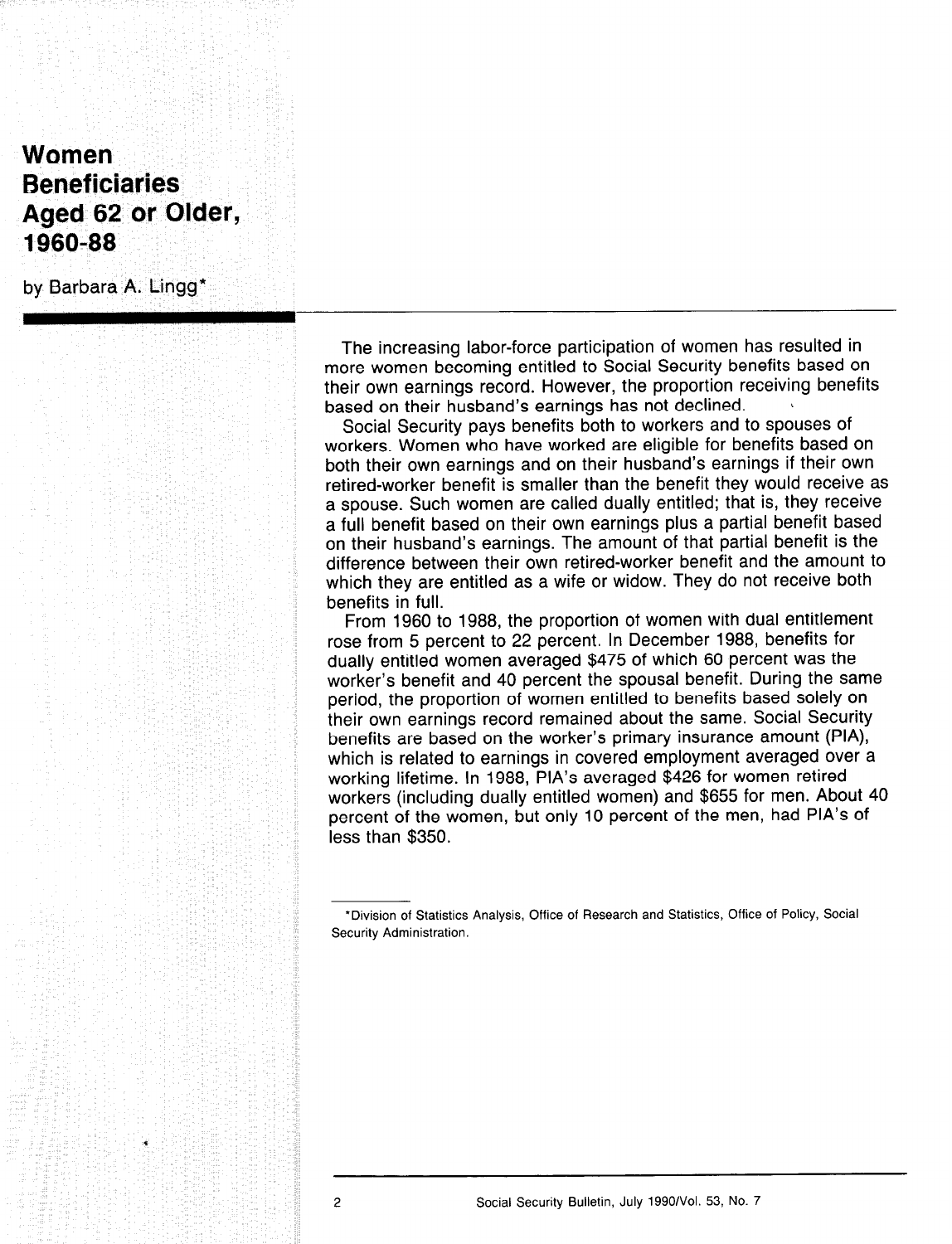During the past six decades, women have represented an increasing percentage of the Nation's workforce. In 1930, 10 million women workers accounted for 22 percent of the total workforce. Thirty years later, 23 million women workers accounted for one-third of the labor force. In 1988, the 55 million women in the labor force comprised 45 percent of the total workforce (table 1). This article briefly describes the effects of increased labor-force participation and of changes in the Social Security program on the types of benefits received by women aged 62 or older. Benefit data have been derived from the Social Security Administration's (SSA's) principal administrative beneficiary data file, the Master Beneficiary Record.

## Benefit Entitlement

In 1988, 19.4 million women aged 62 or older received Social Security benefits. They were generally entitled to benefits in one of three ways:

• Solely as retired or disabled workers whose entitlement is based on their own earnings record. Their worker's benefit usually exceeds any amount to which they may be entitled on their husband's earnings record if they are or were married.

• Solely as wives or widows whose entitlement is based on their husband's earnings record. These women usually have not had enough covered employment to qualify for benefits as workers.<sup>1</sup>

-

Dually entitled on the basis of their own earnings and those of their spouse. Because the amount of their worker's benefit is less than their benefit as a wife or widow, they receive the worker's benefit plus the difference between that amount and the benefit they would receive as a wife or widow. They can not receive both the full worker's benefit and the full wife's benefit or widow's benefit.

Women entitled to benefits solely as workers and those dually entitled are tabulated as workers in SSA benefit statistics; those entitled to benefits only as wives or widows are counted as wives or widows. In 1988, 11.6 million women aged 62 or older were entitled as workers. Of this group, 7.3 million were entitled to benefits based only on their own earnings record and 4.3 million were dually entitled. About 7.8 million were entitled to benefits solely as wives or widows (table  $2$ ).<sup>2</sup> Chart 1

illustrates the trends in entitlement basis for 1960-88. Although the rules for benefit entitlement apply equally to men and women, relatively few men become entitled to spousal benefits because they generally have higher lifetime average earnings and more time in covered employment. In 1988, less than 200,000 of the 12.9 million male beneficiaries aged 62 or older were entitled to benefits only as husbands or widowers or dually entitled.

### Insured Status

To be eligible for a retired-worker benefit, a person must be fully insured-that is, have the number of quarters of coverage required under the Social Security program. One quarter of coverage is needed for each year after 1950 (or the year of attainment of age 21, if later) and before the year of attainment of age 62 or onset of disability. A 62-yearold woman in 1988 needed 37 quarters of coverage; in 1965 she

<sup>&#</sup>x27; ln Certain cases, persons insured as workers in the cases of the control of the control of the control of the<br>The control of the control of the control of the control of the control of the control of the control of the c who celliant cases, persons insured as wo who are also eligible for a wife's or widow's benefit are not required to apply for the worker<br>benefit.

 $\overline{\phantom{1}}$ older received bei powers of the product of the product of the set of the set of the set of the set of the set o older received benefits other than as workers. wives, or widows. About 31,000 received benefits as disabled adult children of deceased or retired workers and 7,000 as surviving parents of workers. In addition, 13,000 women who attained age 72 before 1970, and who do not qualify for a reqular Social Security benefit. received "special age-72" benefits financed<br>mainly from general revenues.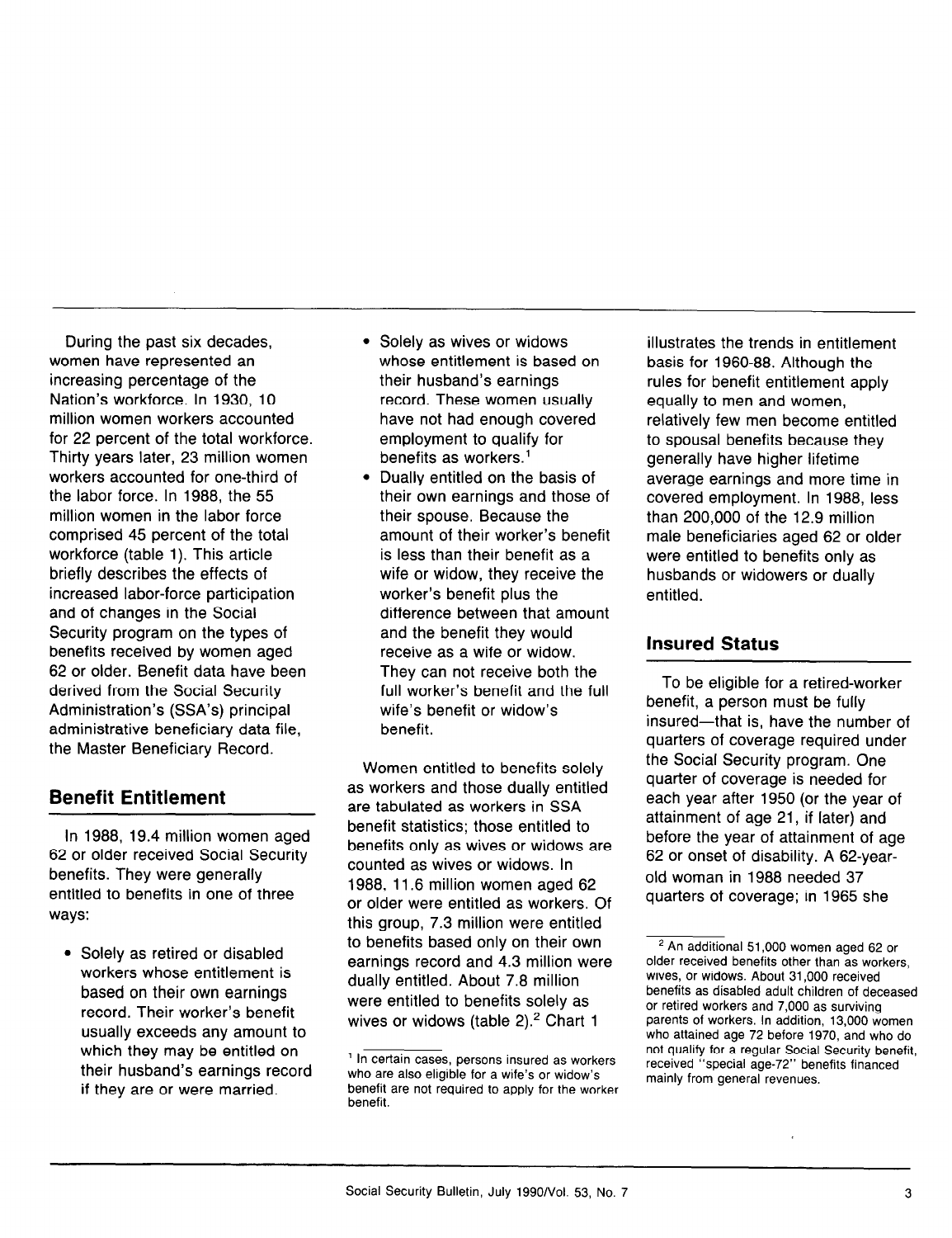#### Table 1.-Number of women aged 16 or older and number and percent of those in the labor force, 1930-88

[Numbers in millions]

|                              |                                                      | In labor force                                       |                                        |                                        |  |
|------------------------------|------------------------------------------------------|------------------------------------------------------|----------------------------------------|----------------------------------------|--|
| Year <sup>1</sup>            |                                                      |                                                      | As percent of-                         |                                        |  |
|                              | Total<br>number <sup>2</sup>                         | Number                                               | All<br>women                           | Total<br>labor<br>force                |  |
|                              | 44.1<br>47.7<br>54.3<br>61.6<br>72.8<br>88.4<br>96.8 | 10.4<br>13.8<br>18.4<br>23.2<br>31.5<br>45.5<br>54.7 | 24<br>29<br>34<br>38<br>43<br>52<br>57 | 22<br>25<br>30<br>33<br>38<br>43<br>45 |  |
| Percentage increase, 1930–88 | 120                                                  | 426                                                  |                                        |                                        |  |

' For 1930, data are for April; for 1940, data are for March; for 1950-88, data are annual averages.

<sup>2</sup> Civilian noninstitutionalized population.

<sup>3</sup> Aged 14 or older.

Source: Bureau of Labor Statistics, Department of Labor, Employment and Earnings,

January 1989, pages 160-161, and Women's Bureau, Department of Labor, 1975 Handbook on Women Workers (Bulletin No. 297), 1975, page 11.

would have needed only 14 quarters.<sup>3</sup>

Beginning with 1978, quarters of coverage are credited based on annual earnings. The amount of earnings required for a quarter is adjusted annually, based on increases in average wages. In 1988, a worker acquired one quarter of coverage for each \$470 of covered earnings. Before 1978, a wage worker was credited with one quarter if \$50 of covered wages was paid in a calendar quarter. Quarters of coverage acquired at any time after 1936 count toward insured status.

In addition to fully insured status, other requirements must be met for

Table 2.—Women beneficiaries aged 62 or older: Number and percentage distribution by type of entitlement, with benefits in current-payment status, 1960-88 '

| Type of benefit                                                                | 1960  | 1965  | 1970   | 1975   | 1980   | 1985   | 1988   |
|--------------------------------------------------------------------------------|-------|-------|--------|--------|--------|--------|--------|
| Total number (in thousands)                                                    | 6,619 | 9,143 | 11,374 | 14,010 | 16,350 | 18,412 | 19,365 |
| Entitled as worker $2, \ldots, \ldots, \ldots, \ldots, \ldots$                 | 2,866 | 4,327 | 5.753  | 7,586  | 9.304  | 10.805 | 11.556 |
| Worker only                                                                    | 2.566 | 3.719 | 4.791  | 5,930  | 6,713  | 7.099  | 7,290  |
| Dually entitled                                                                | 300   | 608   | 962    | 1.656  | 2,591  | 3.706  | 4.266  |
| Wife's benefit $\ldots, \ldots, \ldots, \ldots, \ldots, \ldots$                | 159   | 283   | 388    | 617    | 1,016  | 1.594  | 1,855  |
| Widow's benefit                                                                | 141   | 325   | 574    | 1.039  | 1.575  | 2.112  | 2,411  |
|                                                                                | 3.753 | 4.816 | 5,621  | 6.424  | 7,046  | 7.607  | 7,809  |
| Wife's benefit $\ldots$ , $\ldots$ , $\ldots$ , $\ldots$ , $\ldots$ , $\ldots$ | 2.174 | 2,475 | 2.546  | 2.745  | 2.884  | 3,018  | 3,044  |
|                                                                                | 1,546 | 2,308 | 3,048  | 3.659  | 4,148  | 4,580  | 4.757  |
| Total percent                                                                  | 100.0 | 100.0 | 100.0  | 100.0  | 100.0  | 100.0  | 100.0  |
| Entitled as worker <sup>2</sup>                                                | 43.3  | 47.3  | 50.6   | 54.1   | 56.9   | 58.7   | 59.7   |
|                                                                                | 38.8  | 40.7  | 42.1   | 42.3   | 41.1   | 38.6   | 37.6   |
| Dually entitled                                                                | 4.5   | 6.6   | 8.5    | 11.8   | 15.8   | 20.1   | 22.0   |
| Wife's benefit                                                                 | 2.4   | 3.1   | 3.4    | 4.4    | 6.2    | 8.7    | 9.6    |
| Widow's benefit                                                                | 2.1   | 3.6   | 5.0    | 7.4    | 9.6    | 11.5   | 12.5   |
| Entitled as auxilliary only $3, \ldots, \ldots, \ldots$                        | 56.7  | 52.7  | 49.4   | 45.9   | 43.1   | 41.3   | 40.3   |
| Wife's benefit                                                                 | 32.8  | 27.1  | 22.4   | 19.6   | 17.6   | 16.4   | 15.7   |
|                                                                                | 23.4  | 25.2  | 26.8   | 26.1   | 25.4   | 24.9   | 24.6   |

\* includes special age-72

 $2$  Includes disabled workers.

 $3$  Includes parents.<br> $4$  Includes mothers and disabled workers.

<sup>&</sup>lt;sup>3</sup> The quarters-of-coverage requirement was higher for men who attained age 62 before 1975.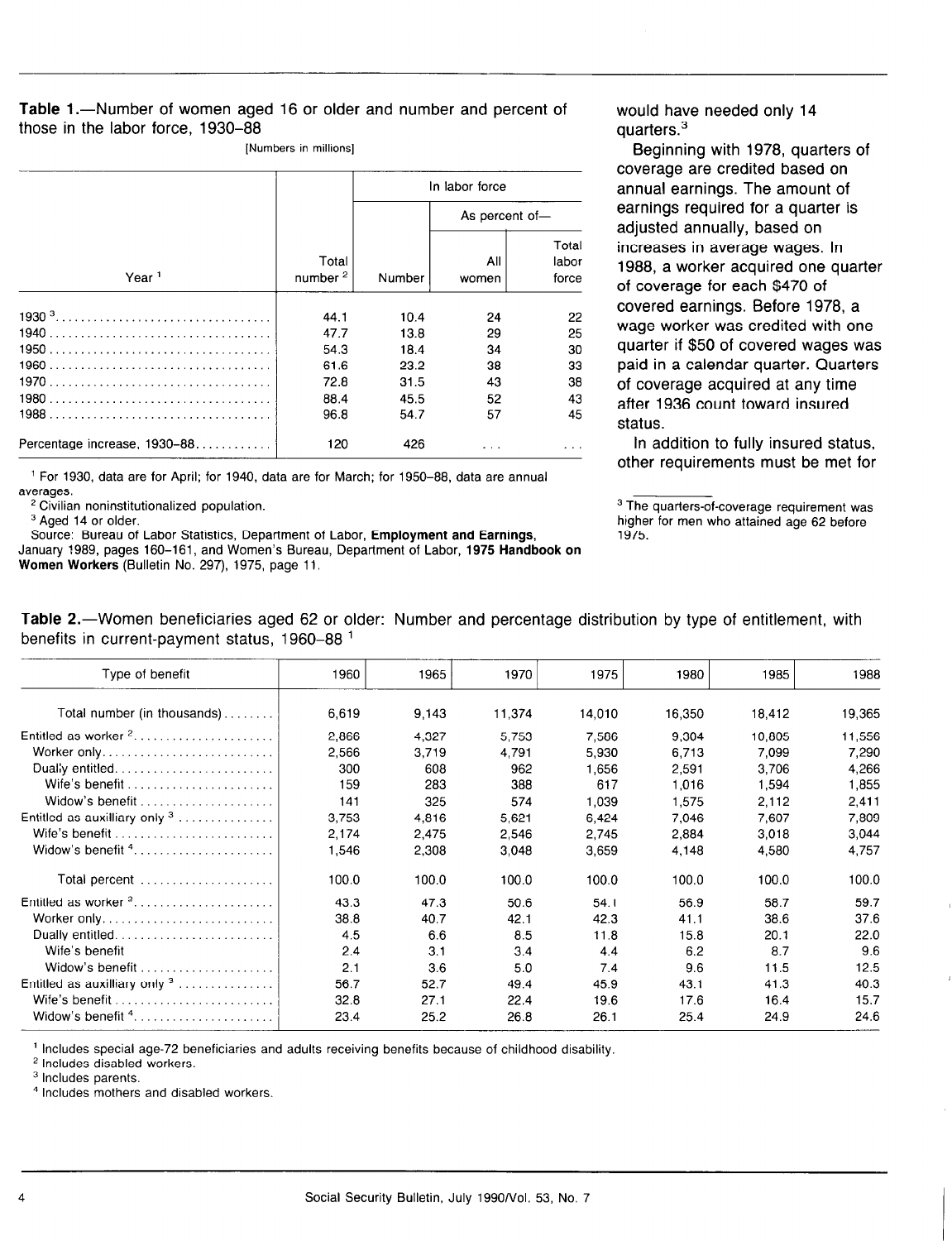an individual to be eligible for disabled-worker benefits. The insured status requirements for retired- and disabled-worker benefits are highlighted in the accompanying box.

The increasing participation of women in the labor force has resulted in a substantial increase in the number of women who acquire fully insured status. From 1960 to 1989, the number of women of all ages who were fully insured increased from 27.5 million to 74.1 million-an increase of 170 percent, compared with an increase of 69 percent for men (table 3). In 1989, 75 percent of the female population was fully insured, compared with 68 percent in 1979.

Among persons under age 65 who were insured for disabled-worker benefits, the number of women increased almost 300 percent, from 13.1 million to 50.8 million from 1960 to 1989. During the same period, the number of insured men increased from 33.2 million to 64.6 million-an increase of 94 percent. The large increase in the number of disability insured women indicates that not only are more women working, but more have a recent attachment to the paid workforce.

### Beneficiary Experience

Overall, the number of women aged 62 or older receiving benefits rose from 6.6 million in 1960 to 19.4 million in 1988. The combination of the increasing participation of women in the workforce and changes in the Social Security program has resulted in differences in the types of benefit entitlement. In 1960, 57 percent of women and the sea root, or percent or women ag or older were entitled solely as wives or widows and 43 percent as retired or disabled workers. In 1988, 40 percent of these women were<br>entitled solely as wives or widows

Monthly Social Security benefits can be paid to: If the worker:

- A retired worker aged 62 or older.
- A disabled worker under age 65.

A worker disabled before age 31 who does not have sufficient quarters of coverage to meet the above requirement. (Special insured status may apply to a worker who becomes disabled after age 31, provided the individual had a period of disability prior to age 31.)

Is fully insured.

Would have been fully insured had he or she attained age 62 in the month the disability began and (except in the case of a person disabled because of blindness) has 20 quarters of coverage out of 40 calendar quarters ending with the quarter in which the disability began.

Has quarters of coverage in one-half of the quarters elapsing in the period after attaining age 21 and up to and including the quarter of becoming disabled, but no fewer than 6 or, if disabled in a quarter before attaining age 24, he or she has 6 quarters of coverage in the 12 calendar-quarter period immediately before he or she became disabled.

Source: Social Security Handbook 1988, Tenth Edition, Washington, DC, U.S. Government Printing Office, 1988, pages 31-33.

and 60 percent were entitled as workers (table 2).

Changing work patterns among women are reflected in the types of benefits they receive by different age groups in 1988. Because fewer women were working in the earlier years of the Social Security program, older women were more likely to receive benefits as the  $m$ ers to receive befields as percent of those agencies and those agency of those agency of the second second second second 85 or  $\sim$ percent of those aged 85 or older, compared with 39 percent of those<br>aged 65-69 (table 4).

Wife's and widow's benefits are important for many women even though they have enough covered employment to become entitled to benefits on their own earnings records. The proportion of all woordo. The proportion of all women beneficially aged of older who were dually entitled<br>increased substantially, from 5  $m$ processor substantially, from  $\sigma$ percent in 1988, to 10 percent in  $1988$ 1980, and to 22 percent in 1988<br>(table 2).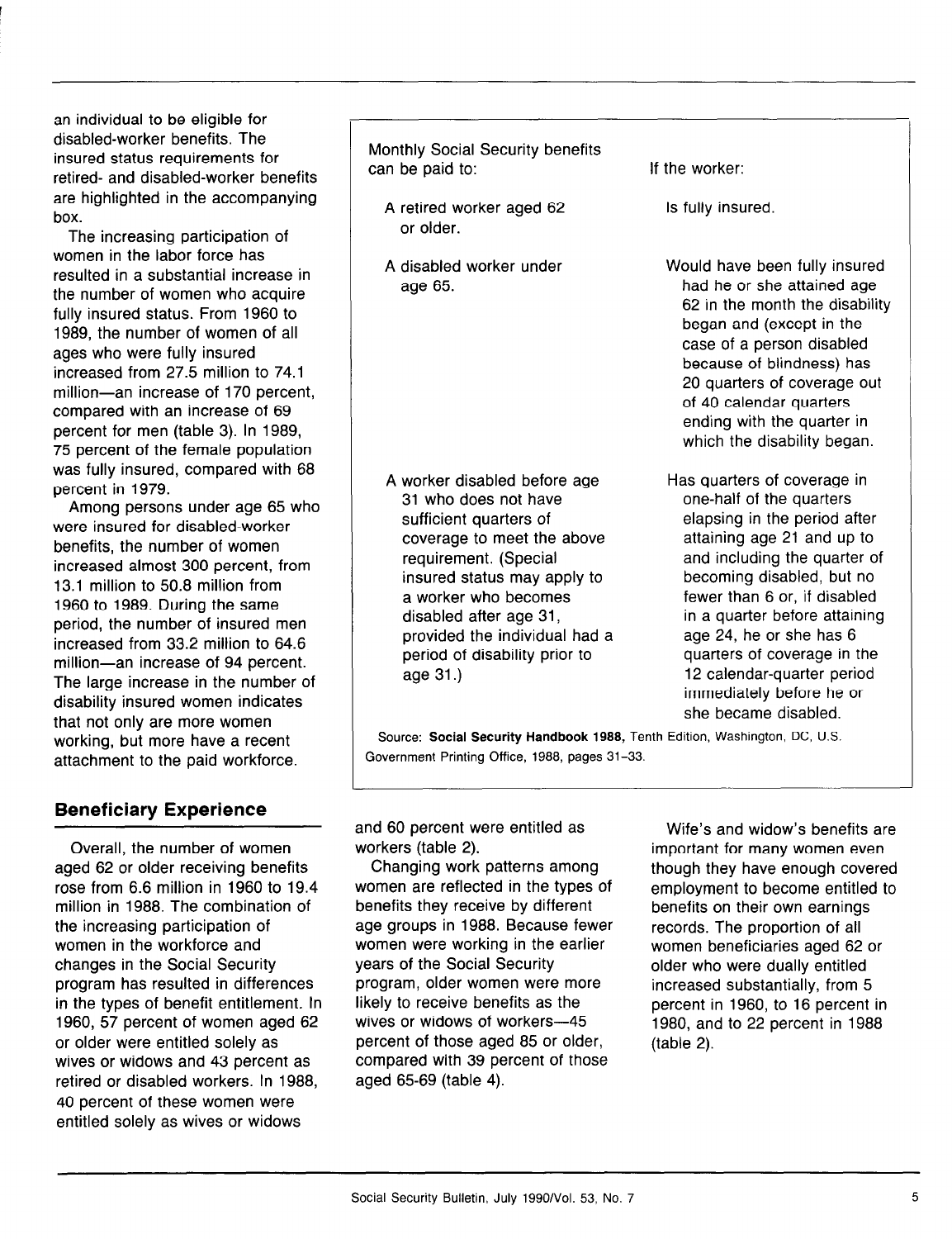

Chart 1 .-Trends in entitlement basis for women aged 62 or older, 1960-88 Percents

### Earnings and Primary Insurance Amount

Social Security benefits are based on the worker's primary insurance amount (PIA), which is related to earnings in covered employment averaged over a working lifetime. The full PIA is payable to a retired worker who becomes entitled to benefits at age 65 or to a disabled worker at any age who has never received a reduced retirement benefit.

Lower earnings and years spent out of the workforce or in noncovered employment resulted in loncovered employment resulted in  $\frac{1}{2}$  percent of all matry women. about 40 percent of all women retired workers, but only about 10 percent of all men, had PIA's of less<br>than \$350 (table 5). About two-thirds

of dually entitled women compared with about one-fourth of women entitled as workers only had PIA's of less than \$350. The PIA's for women averaged \$426, 65 percent of the \$655 average for men (table 6).

The ratio of average PIA's for women to those of men has declined steadily since 1975. This change was accompanied by a small decrease in the proportion of women solely entitled as workers, from 42 percent in 1975 to 38 percent in 1988 (table 2). The decline may be related to two factors in the PIA calculation: The rise in the maximum amount of earnings creditable for Social Security purposes and the becampung parposoo and the period.

The increase in the amount of earnings creditable-from \$14,100 in 1975 to \$45,000 in 1988-has enabled many men to include more of their earnings in the benefit calculation. In 1975, 76 percent of male workers had earnings below the maximum creditable amount. This percentage increased to 90 by 1987. The increase in the maximum has not had the same effect for women.

Individuals who become eligible for benefits in 1975 received a specified minimum PIA. That minimum was eliminated for most beneficiaries who became eligible after 1981. Among retired workers in 1988, about 7 percent of the women, but only 1 percent of the men, had PIA's of less than \$200 (table 5). Most of them would have had higher PIA's if the minimum had not been eliminated.

The computation period is the number of years over which earnings are averaged, generally the number of years after 1950, or age 21 if later, up to the attainment of age 62, less 5 years. If a person does not have earnings in this number of years because of time spent out of the paid workforce, zero earnings are included in the computation to make up the required number of years. The computation period is 32 years for women who attained age 62 in 1988, compared with 19 years for those who attained age 62 in 1975. Women who became eligible for benefits in the earlier years of the program were less affected by the presence of zero years because they could exclude a higher portion of their total work history from the benefit computation.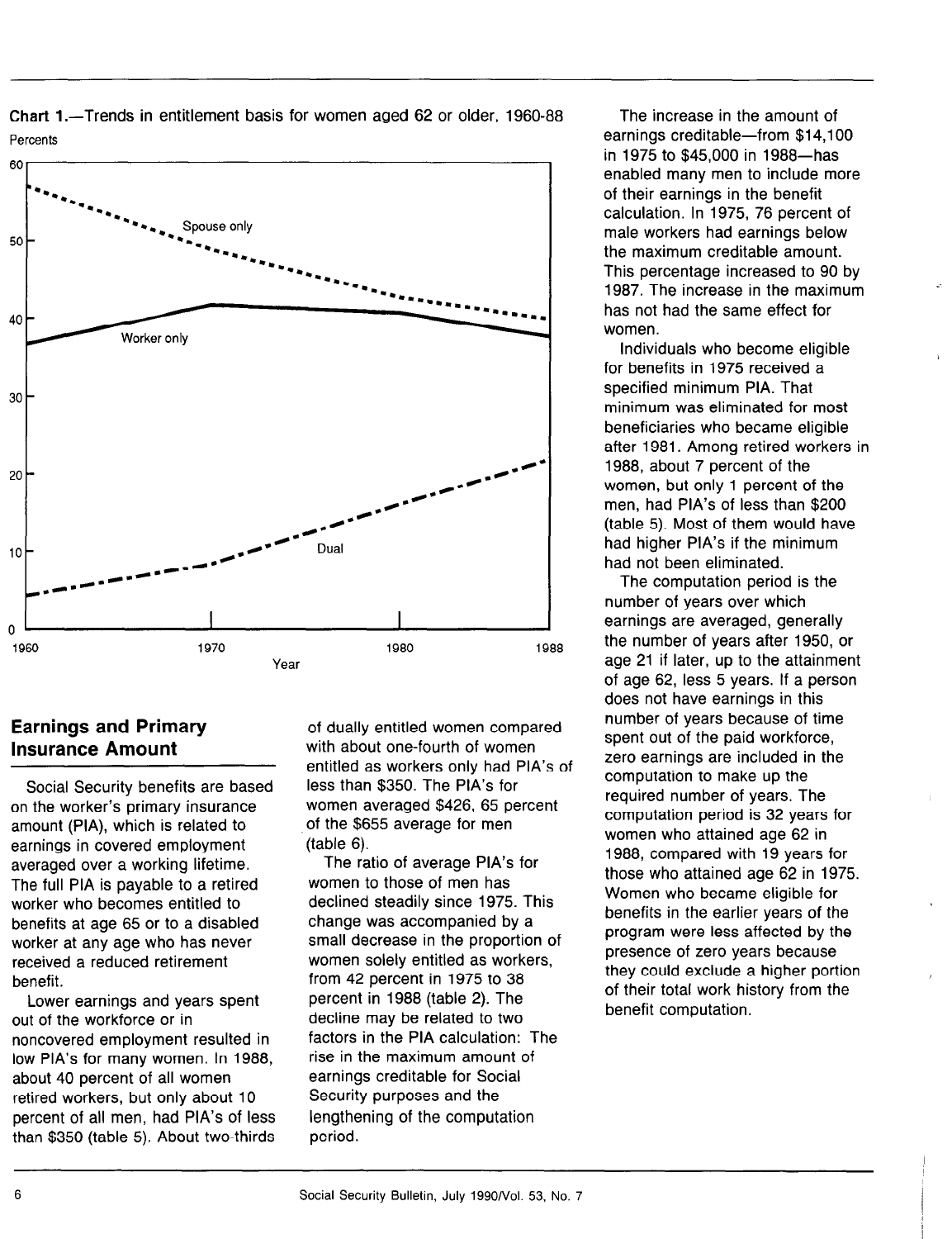#### Table 3.-Estimated number and percentage distribution of workers, by sex and insured status, 1960-89 [Numbers in thousands]

|                                                           | Number of workers                                                       |                                                                        |                                                                   |                                                                      | Percentage increase from 1960                                |                                                                        |                                              |                                              |
|-----------------------------------------------------------|-------------------------------------------------------------------------|------------------------------------------------------------------------|-------------------------------------------------------------------|----------------------------------------------------------------------|--------------------------------------------------------------|------------------------------------------------------------------------|----------------------------------------------|----------------------------------------------|
|                                                           |                                                                         | Fully insured 1                                                        |                                                                   | Disability<br>insured                                                |                                                              | Fully insured 1                                                        |                                              | Disability<br>insured <sup>2</sup>           |
| At beginning<br>of year                                   | Total                                                                   | Under<br>age 65                                                        | Aged 65<br>or older                                               | Under<br>age 65                                                      | Total                                                        | Under<br>age 65                                                        | Aged 65<br>or older                          | Under<br>age 65                              |
| Total                                                     |                                                                         |                                                                        |                                                                   |                                                                      |                                                              |                                                                        |                                              |                                              |
| 1960<br>.<br>1965<br>1970<br>1975<br>1980<br>1985<br>1989 | 76.720<br>92.800<br>105,360<br>119,797<br>136.980<br>148,183<br>157,376 | 68,250<br>81,950<br>92.410<br>104.319<br>118,636<br>127.048<br>134.068 | 8.470<br>10.850<br>12.950<br>15,478<br>18,344<br>21,135<br>23,308 | 46.360<br>53.320<br>72.360<br>83.274<br>97.984<br>106.698<br>115,339 | $\alpha = 1$ , $\alpha$<br>21<br>37<br>56<br>79<br>93<br>105 | $\sim$ $\sim$ $\sim$<br>20<br>35<br>53<br>74<br>86<br>96               | .<br>28<br>53<br>83<br>117<br>150<br>175     | 15<br>56<br>80<br>111<br>130<br>149          |
| Men                                                       |                                                                         |                                                                        |                                                                   |                                                                      |                                                              |                                                                        |                                              |                                              |
| 1965<br>1970<br>1975<br>1980<br>1985<br>1989              | 49.240<br>55,660<br>61.740<br>68.083<br>75.426<br>79,672<br>83.238      | 43,350<br>48.740<br>54,070<br>59.440<br>65.660<br>68,914<br>71,589     | 5.890<br>6.920<br>7.670<br>8,643<br>9.766<br>10,758<br>11.649     | 33,240<br>38.090<br>48,900<br>53.583<br>59.302<br>61.726<br>64.568   | $\cdots$<br>13<br>25<br>38<br>53<br>62<br>69                 | $\mathbf{r}=\mathbf{r}-\mathbf{r}$<br>12<br>25<br>37<br>51<br>59<br>65 | $\cdots$<br>17<br>30<br>47<br>66<br>83<br>98 | $\cdots$<br>15<br>47<br>61<br>78<br>86<br>94 |
| Women                                                     |                                                                         |                                                                        |                                                                   |                                                                      |                                                              |                                                                        |                                              |                                              |
| 1965<br>1970<br>1975<br>1980<br>1985<br>1989              | 27,480<br>37,140<br>43.620<br>51,714<br>61,554<br>68,511<br>74,138      | 24,900<br>33.210<br>38,340<br>44,879<br>52,976<br>58,134<br>62.479     | 2.580<br>3,930<br>5,280<br>6.835<br>8,578<br>10,377<br>11.659     | 13,120<br>15,230<br>23,460<br>29.691<br>38.682<br>44.972<br>50,771   | .<br>35<br>59<br>88<br>124<br>149<br>170                     | $\sim$ 100 $\pm$<br>33<br>54<br>80<br>113<br>133<br>151                | .<br>52<br>105<br>165<br>232<br>302<br>352   | 16<br>79<br>126<br>195<br>243<br>287         |

' Includes transitionally insured persons.

' All workers insured for disability are also fully insured. Data excludes persons aged 65 or older and, before 1966, persons aged 62-64 entitled to retirement benefits.

### Benefit Levels

Monthly benefits payable to retired workers are based on the primary insurance amount, but they are determined by other factors. The PIA's for workers who retire before age 65 are reduced by 519 of 1 percent for each month of entitlement before age 65 (with a maximum reduction of 20 percent at age 62, the earliest month of entitlement). Benefits are increased by delayed retirement credits for workers age 65 to age 70 who did not apply for benefits or had benefits with the to the to the to the to the to the to the to the to the to the to the to the to the to the t benefits withheld due to the earnings test. The benefit is<br>increased by a specified percentage find eased by a specified percent recent month

For dually entitled beneficiaries, the monthly benefit is also affected by the amount of the spousal benefit. Wives of retired and disabled workers can receive up to 50 percent of the husband's PIA. Widows can receive up to 100 percent, plus any amount the deceased worker had been receiving as a result of delayed retirement credits. The monthly amount payable to dually entitled retired workers usually includes any rom ca workers as aany morder. additional bonom

 $\frac{1}{2}$ to 1900, monthly belief to all women retired workers<br>averaged \$462-\$36 higher than the average PIA of \$426 (table 7).

Among women receiving reduced benefits, monthly benefits averaged \$414~\$23 higher than the average PIA of \$391.

For many women retired workers, the additional amount payable as a wife or widow beneficiary represented a substantial portion of their total benefit. The average combined benefit payable to all dually entitled women was \$475. Of this amount, the retired-worker benefit accounted for \$286, or 60 percent of their monthly benefit amount (table 8). For dually entitled women with benefits of \$700 or more, the retired-worker portion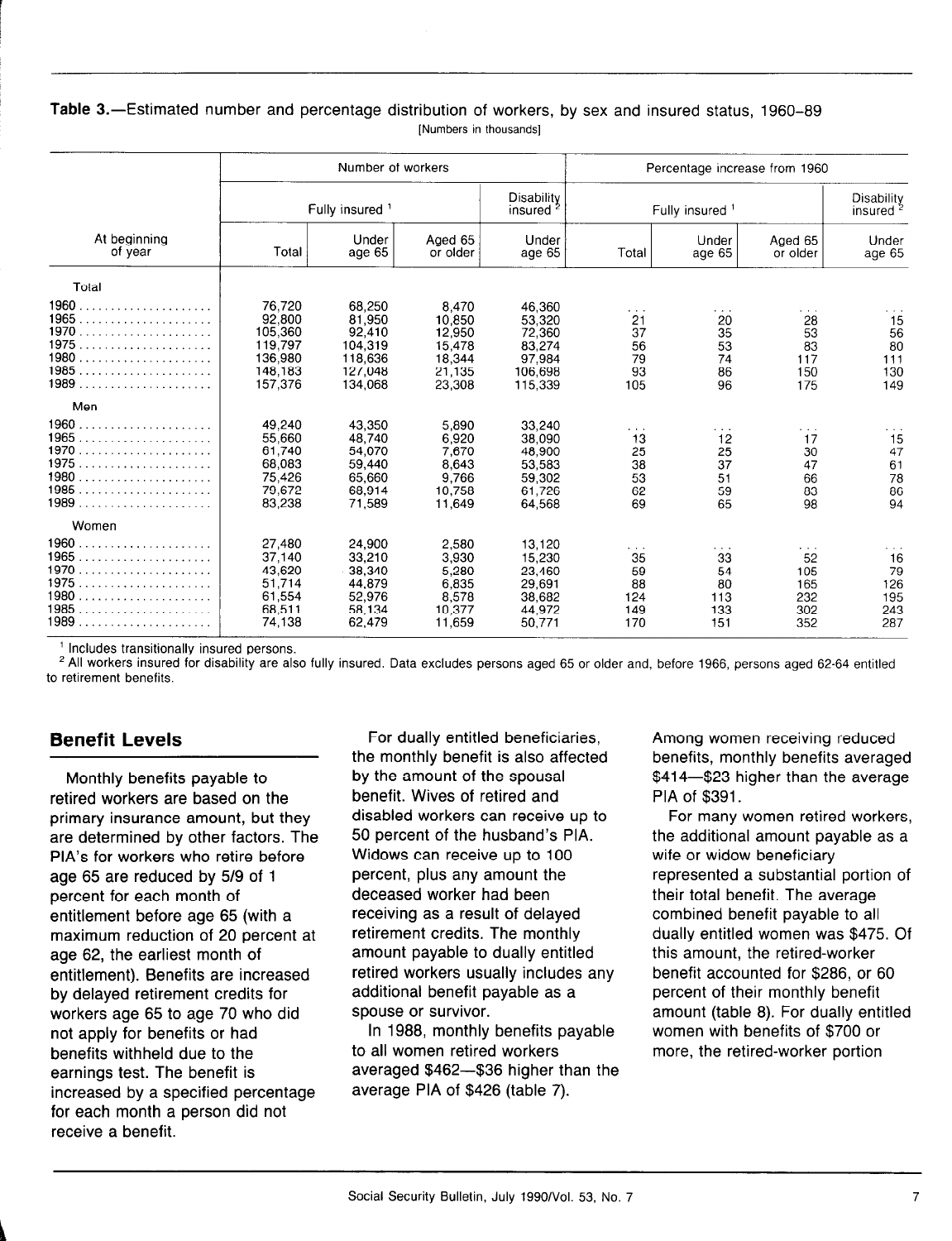Table 4.-Types of benefits received by women aged 65 or older: Number and percentage distribution by age, with benefits in current-payment status, at end of 1988

| Type of benefit                                                 | Total  | 65-69 | $70 - 74$ | $75 - 79$ | $80 - 84$ | 85 or<br>older |
|-----------------------------------------------------------------|--------|-------|-----------|-----------|-----------|----------------|
| Total number (in thousands)                                     | 16,949 | 4,897 | 4,318     | 3,414     | 2,359     | 1,960          |
| Entitled as retired worker                                      | 10.175 | 2.966 | 2,680     | 2,069     | 1,387     | 1,073          |
|                                                                 | 6,442  | 1,815 | 1,689     | 1.266     | 839       | 833            |
| Dually entitled                                                 | 3,733  | 1,151 | 991       | 803       | 548       | 240            |
|                                                                 | 1,500  | 778   | 431       | 202       | 72        | 17             |
|                                                                 | 2,233  | 373   | 559       | 601       | 476       | 223            |
| Entitled as auxiliary only $\ldots \ldots \ldots \ldots \ldots$ | 6.774  | 1,931 | 1.638     | 1.345     | 972       | 887            |
| Wife's benefit                                                  | 2,535  | 1,010 | 753       | 459       | 225       | 87             |
| Widow's benefit                                                 | 4.239  | 921   | 885       | 886       | 747       | 800            |
| Total percent                                                   | 100.0  | 100.0 | 100.0     | 100.0     | 100.0     | 100.0          |
| Entitled as retired worker                                      | 60.0   | 60.6  | 62.1      | 60.6      | 58.8      | 54.7           |
| Worker only                                                     | 38.0   | 37.1  | 39.1      | 37.1      | 35.6      | 42.5           |
|                                                                 | 22.0   | 23.5  | 23.0      | 23.5      | 23.2      | 12.2           |
|                                                                 | 8.9    | 15.9  | 10.0      | 5.9       | 3.1       | .9             |
| Widow's benefit                                                 | 13.2   | 7.6   | 12.9      | 17.6      | 20.2      | 11.4           |
| Entitled as auxiliary only                                      | 40.0   | 39.4  | 37.9      | 39.4      | 41.2      | 45.3           |
| Wife's benefit $\ldots$ , , , , , , ,                           | 15.0   | 20.6  | 17.4      | 13.4      | 9.5       | 4.4            |
| Widow's benefit                                                 | 25.0   | 18.8  | 20.5      | 26.0      | 31.7      | 40.8           |

[Based on l-percent sample]

averaged less than half of the total benefit.

More than one-half of those dually entitled as wives and about fourfifths of those dually entitled as widows received additional benefits of more than \$100. Also, more than one-third of those dually entitled as widows received an additional monthly amount of at least \$300 (table 9).

Table 5 shows distributions of monthly benefits of dually entitled women when the amount payable as wife or widow is combined with the retired-worker benefit. The PIA's of

dually entitled women were considerably lower than those who were not dually entitled. However, the additional amounts from dual entitlement resulted in similar distributions of monthly benefits for both groups. About one-third of both groups received total monthly benefits of less than \$350, and a little more than one-tenth of both groups received \$700 or more.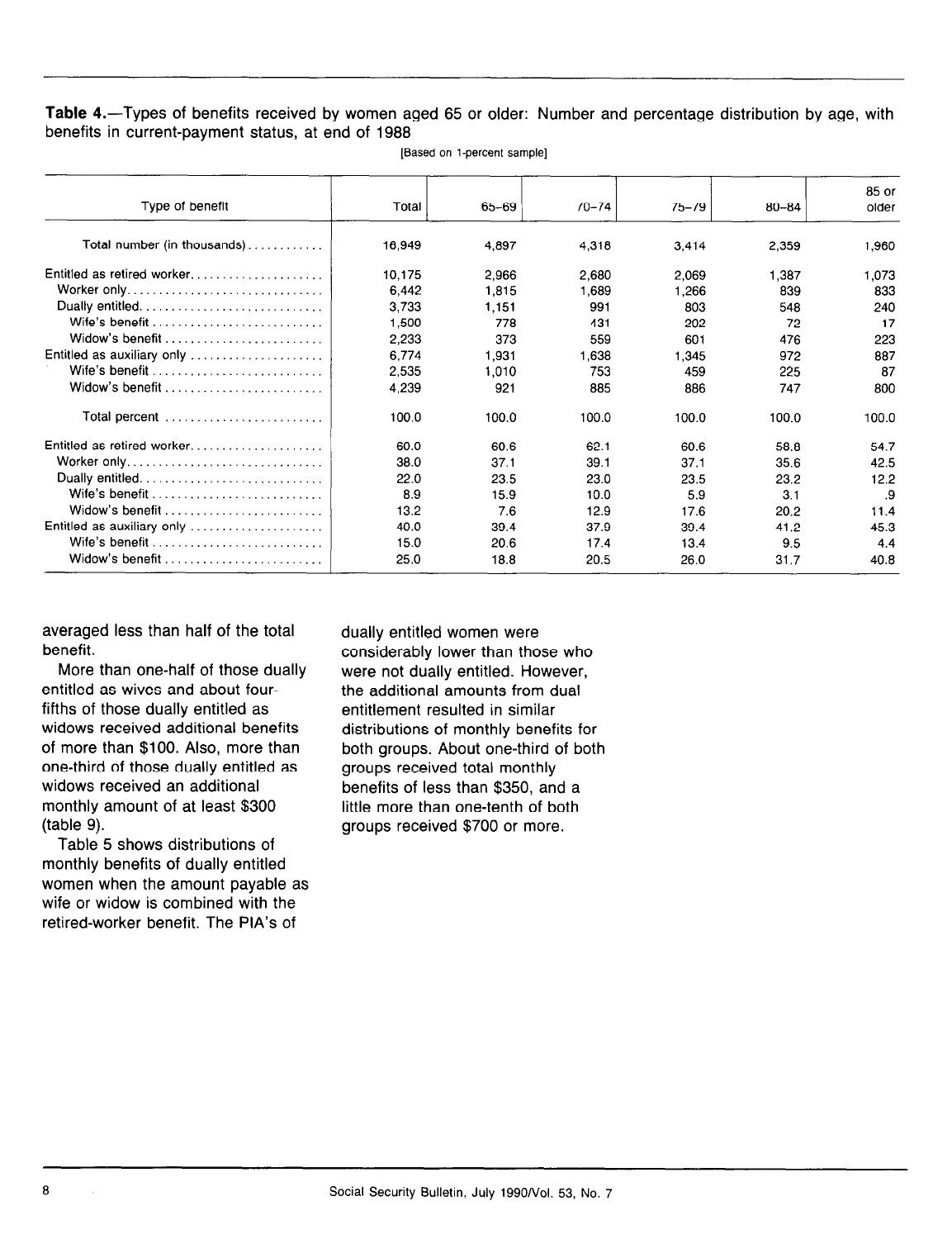#### Table 5.-Number and percentage distribution of retired-worker beneficiaries with benefits in current-payment status, by primary insurance amount, monthly benefit amount, and sex, at end of 1988 [Based on l-percent sample]

|                                                                                                  |                        |                         |                          | Women                |                            |  |  |  |
|--------------------------------------------------------------------------------------------------|------------------------|-------------------------|--------------------------|----------------------|----------------------------|--|--|--|
| Amount                                                                                           | Total                  | Men                     | Total                    | Dually<br>entitled   | Worker-only<br>entitlement |  |  |  |
|                                                                                                  |                        |                         | Primary insurance amount |                      |                            |  |  |  |
| Total number $\ldots, \ldots, \ldots, \ldots, \ldots, \ldots, \ldots, \ldots$<br>Total percent   | 23,848,800<br>100.0    | 12,496,500<br>100.0     | 11,352,300<br>100.0      | 4,266,100<br>100.0   | 7,086,200<br>100.0         |  |  |  |
|                                                                                                  | .5                     | .2                      | .8                       | 1.5                  | .4                         |  |  |  |
| $$100.00 - $149.90 \ldots \ldots \ldots \ldots \ldots \ldots \ldots \ldots \ldots \ldots \ldots$ | 1.1                    | .3                      | 1.9                      | 3.7                  | .9                         |  |  |  |
| $$150.00 - $199.90$                                                                              | 2.3                    | $\overline{\mathbf{8}}$ | 4.0                      | 7.5                  | 1.9                        |  |  |  |
| $$200.00 - $249.90$                                                                              | 8.9                    | 3.3                     | 15.2                     | 26.8                 | 8.1                        |  |  |  |
|                                                                                                  | 4.9                    | 2.3                     | 7.7                      | 12.7                 | 4.8                        |  |  |  |
|                                                                                                  | 6.9                    | 3.6                     | 10.6                     | 14.6                 | 8.1                        |  |  |  |
| $$350.00 - $399.90 \ldots \ldots \ldots \ldots \ldots \ldots \ldots \ldots \ldots \ldots \ldots$ | 6.9                    | 4.0                     | 10.1                     | 10.9                 | 9.6                        |  |  |  |
| $$400.00 - $449.90 \ldots \ldots \ldots \ldots \ldots \ldots \ldots \ldots \ldots \ldots$        | 6.5                    | 4.2                     | 9.1                      | 7.0                  | 10.4                       |  |  |  |
| $$450.00 - $499.90 \ldots \ldots \ldots \ldots \ldots \ldots \ldots \ldots \ldots \ldots$        | 6.0                    | 4.2                     | 8.0                      | 5.0                  | 9.8                        |  |  |  |
| $$500.00 - $549.90 \ldots \ldots \ldots \ldots \ldots \ldots \ldots \ldots \ldots \ldots$        | 6.2                    | 5.3                     | 7.2                      | 4.1                  | 9.2                        |  |  |  |
| $$550.00 - $599.90$                                                                              | 6.5                    | 6.8                     | 6.2                      | 2.7                  | 8.3                        |  |  |  |
| $$600.00 - $649.90$                                                                              | 6.9                    | 8.1                     | 5.5                      | 1.7                  | 7.8                        |  |  |  |
| $$650.00 - $699.90 \ldots \ldots \ldots \ldots \ldots \ldots \ldots \ldots \ldots \ldots \ldots$ | 7.1                    | 9.6                     | 4.4                      | .8                   | 6.4                        |  |  |  |
| $$700.00 - $749.90           $                                                                   | 6.6                    | 9.8                     | 3.1                      | .5                   | 4.7                        |  |  |  |
| $$750.00 - $799.90$                                                                              | 7.4                    | 12.1                    | 2.1                      | $\cdot$              | 3.3                        |  |  |  |
| $$800.00 - $849.90$                                                                              | 6.4                    | 10.9                    | 1.5                      | 1.2                  | 2.3                        |  |  |  |
| $$850.00 - $899.90          $                                                                    | 4.3                    | 7.3                     | 1.0                      | $\sim$ $\sim$ $\sim$ | 1.6                        |  |  |  |
| \$900.00 or more                                                                                 | 4.4                    | 7.0                     | 1.5                      | $\ldots$             | 2.3                        |  |  |  |
|                                                                                                  | Monthly benefit amount |                         |                          |                      |                            |  |  |  |
| Total number<br>Total percent                                                                    | 23,848,800<br>100.0    | 12,496,500<br>100.0     | 11,352,300<br>100.0      | 4,266,100<br>100.0   | 7,086,200<br>100.0         |  |  |  |
|                                                                                                  | .3                     | .3                      | $\cdot$                  | $\cdot$ 1            | $6^{\circ}$                |  |  |  |
| $$100.00 - $149.90$                                                                              | .9                     | .6                      | 1.3                      | .6                   | 1.7                        |  |  |  |
|                                                                                                  | 2.4                    | 1.7                     | 3.2                      | 1.5                  | 4.2                        |  |  |  |
| $$200.00 - $249.90          $                                                                    | 4.8                    | 3.2                     | 6.5                      | 4.3                  | 7.8                        |  |  |  |
| $$250.00 - $299.90          $                                                                    | 6.2                    | 3.5                     | 9.1                      | 11.0                 | 8.0                        |  |  |  |
| $$300.00 - $349.90 \ldots \ldots \ldots \ldots \ldots \ldots \ldots \ldots \ldots \ldots \ldots$ | 8.4                    | 4.2                     | 13.1                     | 17.0                 | 10.7                       |  |  |  |
| $$350.00 - $399.90$                                                                              | 7.3                    | 4.5                     | 10.3                     | 10.0                 | 10.7                       |  |  |  |
| $$400.00 - $449.90 \ldots \ldots \ldots \ldots \ldots \ldots \ldots \ldots \ldots \ldots$        | 6.7                    | 5.1                     | 8.6                      | 6.3                  | 10.0                       |  |  |  |
| $$450.00 - $499.90          $                                                                    | 6.7                    | 5.6                     | 7.9                      | 59                   | 9.2                        |  |  |  |
|                                                                                                  | 7.9                    | 7.7                     | 8.0                      | 7.7                  | 8.2                        |  |  |  |
| $$550.00 - $599.90 \ldots \ldots \ldots \ldots \ldots \ldots \ldots \ldots \ldots \ldots \ldots$ | 9.4                    | 10.1                    | 8.7                      | 10.6                 | 7.5                        |  |  |  |
| $$600.00 - $649.90          $                                                                    | 9.8                    | 12.5                    | 6.8                      | 7.8                  | 6.2                        |  |  |  |
| $$650.00 - $699.90$                                                                              | 8.7                    | 11.8                    | 5.2                      | 6.2                  | 4.6                        |  |  |  |
| $$700.00 - $749.90          $                                                                    | 5.8                    | 8.0                     | 3.4                      | 3.7                  | 3.1                        |  |  |  |
| $$750.00 - $799.90$                                                                              | 4.1                    | 5.8                     | 2.2                      | 2.4                  | 2.1                        |  |  |  |
| $$800.00 - $849.90          $                                                                    | 3.2                    | 4.7                     | 1.5                      | 1.6                  | 1.4                        |  |  |  |
| $$850.00 - $899.90          $                                                                    | 2.4                    | 3.4                     | 1.2                      | 1.2                  | 1.2                        |  |  |  |
| \$900.00 or more                                                                                 | 5.0                    | 7.3                     | 2.5                      | 2.2                  | 2.7                        |  |  |  |
|                                                                                                  |                        |                         |                          |                      |                            |  |  |  |

' \$800.00 or more.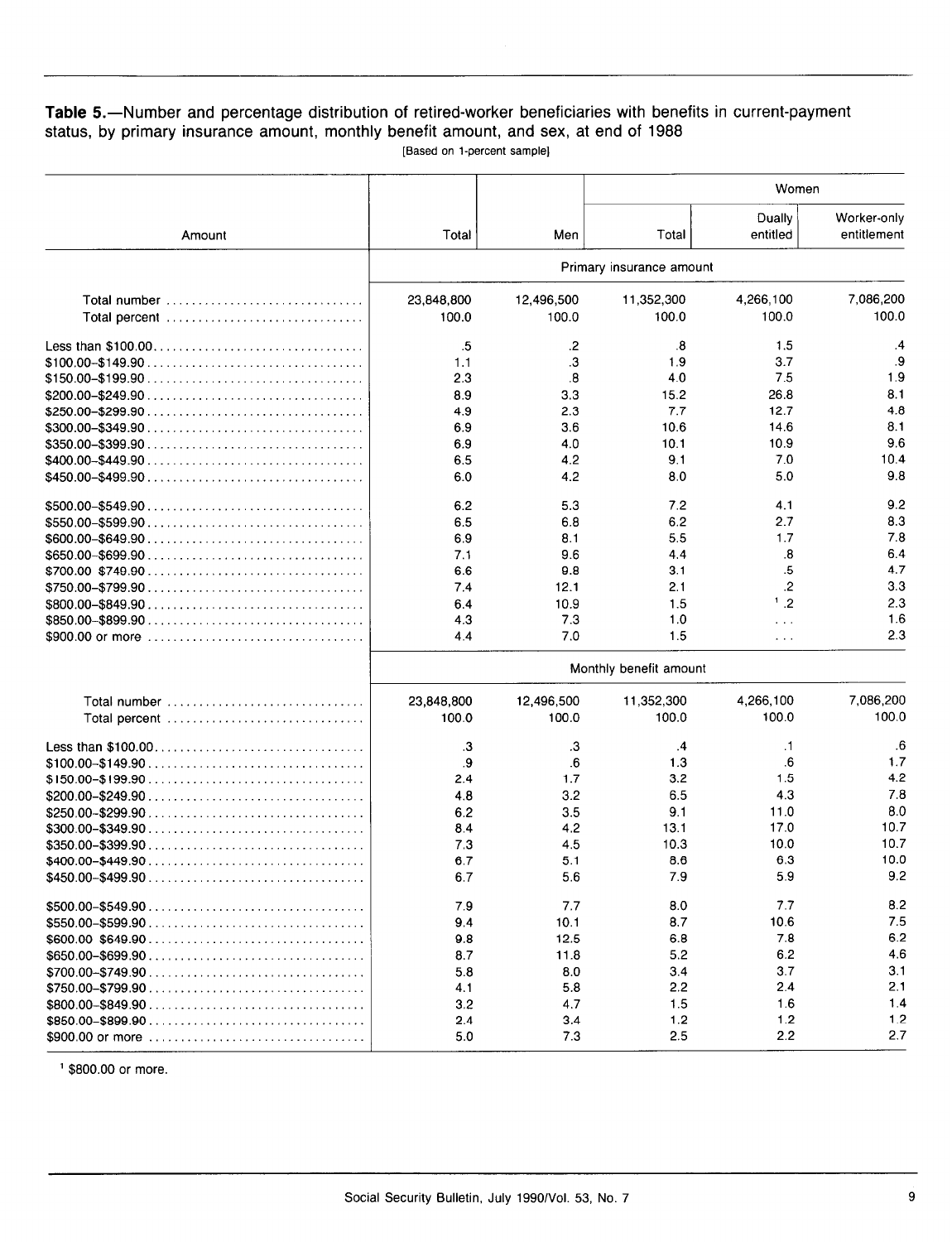Table 6.--Retired workers with benefits in current-payment status: Number, average monthly benefit amount, and average primary insurance amount, by sex, 1960-88

|         | Number of beneficiaries<br>(in thousands) |        | Average monthly<br>benefit amount |         |         | Average primary<br>insurance amount |         |         |         |
|---------|-------------------------------------------|--------|-----------------------------------|---------|---------|-------------------------------------|---------|---------|---------|
| At end  |                                           |        |                                   |         |         |                                     |         |         |         |
| of year | Total                                     | Men    | Women                             | Total   | Men     | Women                               | Total   | Men     | Women   |
|         | 8,061                                     | 5,217  | 2.845                             | \$74.00 | \$81.90 | \$59.70                             | \$74.50 | \$81.90 | \$60.90 |
| 1965    | 11,101                                    | 6.825  | 4,276                             | 83.90   | 92.60   | 70.10                               | 86.00   | 94.80   | 71.80   |
| 1970    | 13,349                                    | 7.688  | 5,661                             | 118.10  | 130.50  | 101.20                              | 122.00  | 135.40  | 103.60  |
|         | 16,588                                    | 9,164  | 7,424                             | 207.20  | 227.70  | 181.80                              | 211.10  | 237.70  | 178.30  |
|         | 19.562                                    | 10,461 | 9.101                             | 341.40  | 380.20  | 296.80                              | 345.60  | 398.90  | 284.30  |
|         | 22,432                                    | 11.817 | 10.615                            | 478.60  | 538.40  | 412.10                              | 487.50  | 578.10  | 386.70  |
| 1986    | 22.986                                    | 12,085 | 10,901                            | 488.40  | 549.80  | 420.50                              | 497.40  | 592.20  | 392.30  |
| 1987    | 23,439                                    | 12,295 | 11.145                            | 512.70  | 577.50  | 441.20                              | 521.90  | 623.70  | 409.50  |
|         | 23.858                                    | 12,487 | 11,371                            | 536.80  | 604.90  | 462.00                              | 546.00  | 654.90  | 426.40  |

Table 7.-Number, average primary insurance amount, and average monthly benefit amount for beneficiaries aged 62 or older with benefits in current-payment status, by type of benefit, and sex, at end of 1988'

|                                    |                                                                                                                                                        | Average                                                                                                                                   |                                                                                                    |  |
|------------------------------------|--------------------------------------------------------------------------------------------------------------------------------------------------------|-------------------------------------------------------------------------------------------------------------------------------------------|----------------------------------------------------------------------------------------------------|--|
| Type of benefit and sex            | Number                                                                                                                                                 | Primary<br>insurance<br>amount <sup>2</sup>                                                                                               | Monthly<br>benefit                                                                                 |  |
| Total                              | 32,268,946                                                                                                                                             | $\cdots$                                                                                                                                  | $\sim$ $\sim$ $\sim$                                                                               |  |
| Men                                | 12,904,248                                                                                                                                             | $\cdots$                                                                                                                                  | $\cdots$                                                                                           |  |
|                                    | 12.842.132<br>12,486,962<br>7,923,185<br>106,243<br>7.816.942<br>4.563.777<br>2,488,266<br>2.075.511<br>355.170<br>62.116<br>33.929<br>27.751          | $\cdots$<br>\$654.90<br>626.60<br>650.60<br>626.30<br>704.00<br>786.40<br>605.20<br>628.90<br>$\cdot$ $\cdot$ $\cdot$<br>395.90<br>452.90 | \$604.80<br>542.40<br>631.00<br>541.10<br>713.40<br>802.90<br>606.00<br>625.90<br>178.50<br>369.30 |  |
| Women                              | 19,364,698                                                                                                                                             | $\cdots$                                                                                                                                  | $\sim$ $\sim$ $\sim$                                                                               |  |
| Wives $4$ .<br>Widows <sup>5</sup> | 11.556.198<br>11,371,264<br>8,235,125<br>112,700<br>8.122.425<br>3.136.139<br>1,269,260<br>1.866.879<br>184:934<br>7.808.500<br>3.044.294<br>4.757.497 | 426.40<br>393.50<br>546.60<br>391.30<br>512.90<br>630.30<br>433.10<br>410.10<br>$\sim$ $\sim$ $\sim$<br>676.50<br>564.80                  | 462.00<br>416.20<br>569.60<br>414.00<br>582.40<br>654.90<br>525.40<br>408.90<br>278.40<br>493.50   |  |

' Primary insurance amounts for spouses and survivors are those of the worker on whose record they are entitled.

<sup>2</sup> Primary insurance amounts for spouses and survivors are those of the worker on whose record they are entitled.

 $<sup>3</sup>$  Includes parents.</sup>

 $^4$  Includes spouses of retired and disabled workers.<br> $^5$  Includes nondisabled and disabled widow(er)'s and widowed mothers and fathers.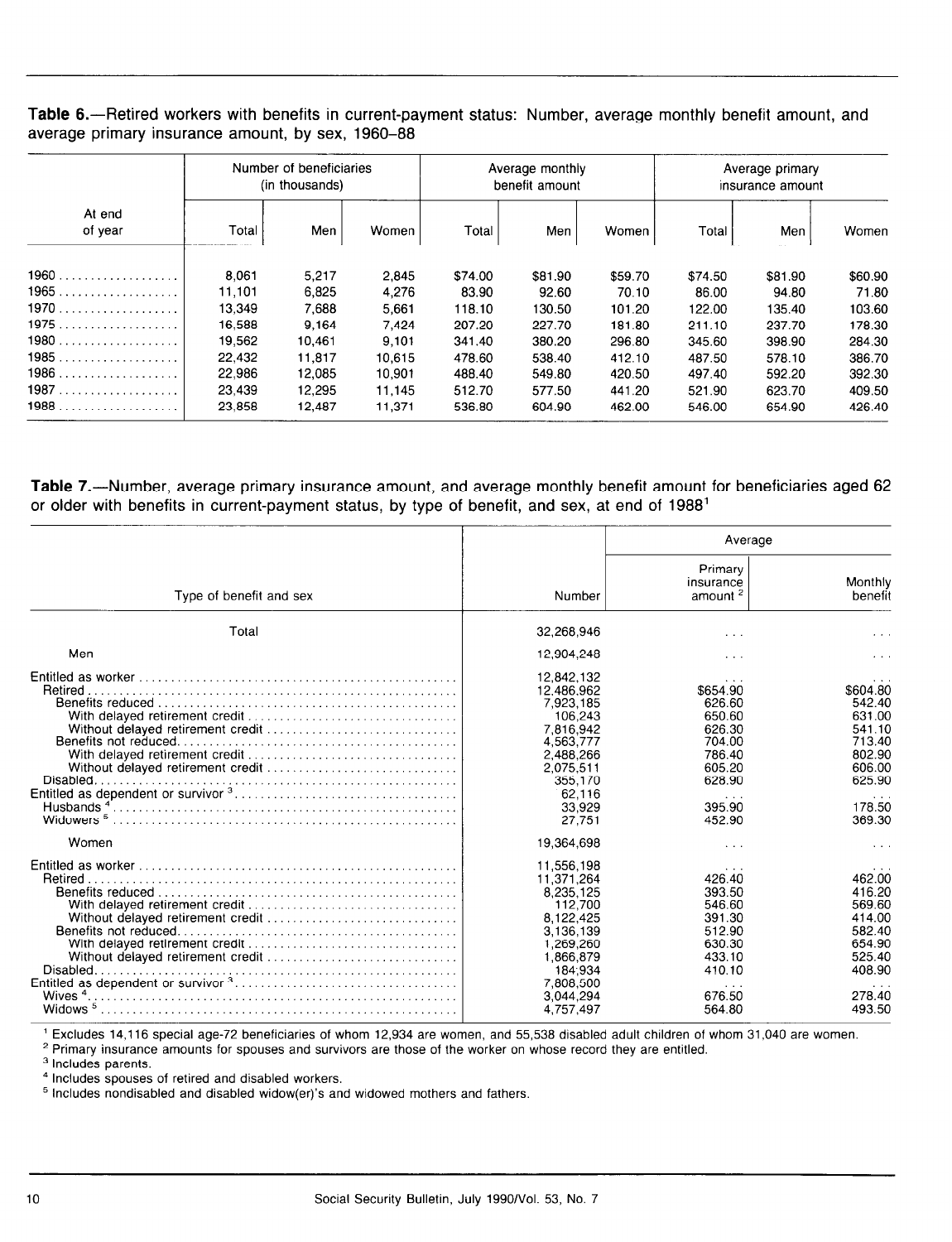Table 8.—Number, average combined monthly benefit, average retired-worker benefit, and retired-worker benefit as percent of total combined benefit, at end of 1988

| Total combined                                                                                                                                                                                                                                                                                                                                                                                                                        | Number of<br>dually                                                                          | Average monthly benefit                                                                  | Retired-worker<br>benefit as percent<br>of combined                                    |                                                                      |
|---------------------------------------------------------------------------------------------------------------------------------------------------------------------------------------------------------------------------------------------------------------------------------------------------------------------------------------------------------------------------------------------------------------------------------------|----------------------------------------------------------------------------------------------|------------------------------------------------------------------------------------------|----------------------------------------------------------------------------------------|----------------------------------------------------------------------|
| monthly benefit                                                                                                                                                                                                                                                                                                                                                                                                                       | entitled women                                                                               | Combined                                                                                 | Retired worker                                                                         | monthly benefit                                                      |
| Total                                                                                                                                                                                                                                                                                                                                                                                                                                 | 4,266,100                                                                                    | \$474.56                                                                                 | \$286.21                                                                               | 60.3                                                                 |
| $$100.00 - $149.90 \ldots \ldots \ldots \ldots \ldots \ldots \ldots \ldots$<br>$$150.00 - $199.90$<br>$$200.00 - $249.90        $<br>$$250.00 - $299.90        $<br>$$300.00 - $349.90 \ldots \ldots \ldots \ldots \ldots \ldots \ldots \ldots$<br>$$350.00 - $399.90 \ldots \ldots \ldots \ldots \ldots \ldots \ldots \ldots$<br>$$400.00 - $449.90        $<br>$$450.00 - $499.90 \ldots \ldots \ldots \ldots \ldots \ldots \ldots$ | 5,500<br>24.700<br>64.200<br>183,400<br>470,800<br>727.500<br>418,000<br>268,200<br>251,300  | 80.03<br>128.58<br>179.40<br>228.36<br>278.85<br>324.08<br>373.12<br>424.11<br>475.30    | 72.06<br>110.92<br>147.31<br>178.04<br>195.14<br>215.39<br>242.48<br>269.04<br>300.84  | 90.0<br>86.3<br>82.1<br>78.0<br>70.0<br>66.5<br>65.0<br>63.4<br>63.3 |
| $$500.00 - $549.90       $<br>$$550.00 - $599.90$<br>$$600.00 - $649.90 \ldots \ldots \ldots \ldots \ldots \ldots \ldots \ldots$<br>$$650.00 - $699.90 \ldots 0.000$<br>$$700.00 - $749.90 \ldots \ldots \ldots \ldots \ldots \ldots \ldots \ldots$<br>$$800.00 - $849.90 \ldots \ldots \ldots \ldots \ldots \ldots \ldots \ldots$<br>$$850.00 - $899.90 \ldots \ldots \ldots \ldots \ldots \ldots \ldots$<br>\$900.00 or more        | 327.100<br>453,200<br>332,300<br>265,400<br>159,900<br>101.600<br>68,900<br>49,900<br>94,200 | 526.31<br>576.12<br>624.30<br>673.63<br>723.57<br>773.50<br>824.45<br>875.50<br>1.030.00 | 318.68<br>342.19<br>347.80<br>356.76<br>356.78<br>357.60<br>358.10<br>378.80<br>391.40 | 60.5<br>59.4<br>55.7<br>53.0<br>49.3<br>46.2<br>43.4<br>43.3<br>38.0 |

[Based on l-percent sample]

Table 9.-Number and percentage distribution of dually entitled women retired workers with benefits in current-payment status, by amount of wife's or widow's benefit, at end of 1988

[Based on l-percent sample]

|                              |           | Dually entitled as- |           |
|------------------------------|-----------|---------------------|-----------|
| Amount of benefit            | Total     | <b>Wives</b>        | Widows    |
| Total number                 | 4,266,100 | 1,854,700           | 2,411,400 |
| Total percent                | 100.0     | 100.0               | 100.0     |
| Less than \$100.00           | 32.3      | 48.8                | 19.6      |
| $$100.00 - $149.90$          | 15.3      | 20.3                | 11.4      |
| $$150.00 - $199.90$          | 13.3      | 16.0                | 11.3      |
| $$200.00 - $249.90   $       | 9.8       | 9.1                 | 10.3      |
| $$250.00 - $299.90$          | 7.3       | 3.5                 | 10.3      |
| $$300.00 - $349.90$          | 5.6       | 1.2                 | 8.9       |
| $$350.00 - $399.90$          | 5.0       | .6                  | 8.5       |
| $$400.00 - $449.90$          | 3.5       | 1.6                 | 5.9       |
| $$450.00 - $499.90$          | 2.5       | $\sim$ $\sim$       | 4.3       |
| $$500.00 - $549.90 \ldots$   | 1.8       | $\cdots$            | 3.1       |
| $$550.00 - $599.90$          | 1.2       | .                   | 2.1       |
| $$600.00$ or more $\ldots$ , | 2.4       | .                   | 4.2       |

' \$400.00 or more.

#### Technical Note

The benefit data presented in this article were derived from the Social Security Administration's Master Beneficiary Record. Data shown in tables 2, 6, and 7 are based on a compilation of all records. Data shown in tables 4, 5, 8, and 9 are based on a 1-percent sample.

Estimates based on sample data may differ from the figures that would have been obtained had all, rather than a specified sample, of the records been used. These differences are termed sampling variability. The standard error is a measure of sampling variability.

About 68 percent of all possible probability samples selected with probability samples sciected with with our oritorial with give estimate mum one standard cribi or the ngure obtained nom a compliance  $\sigma$  an records. Onlineity, about  $\sigma$ porcont will give estimates within